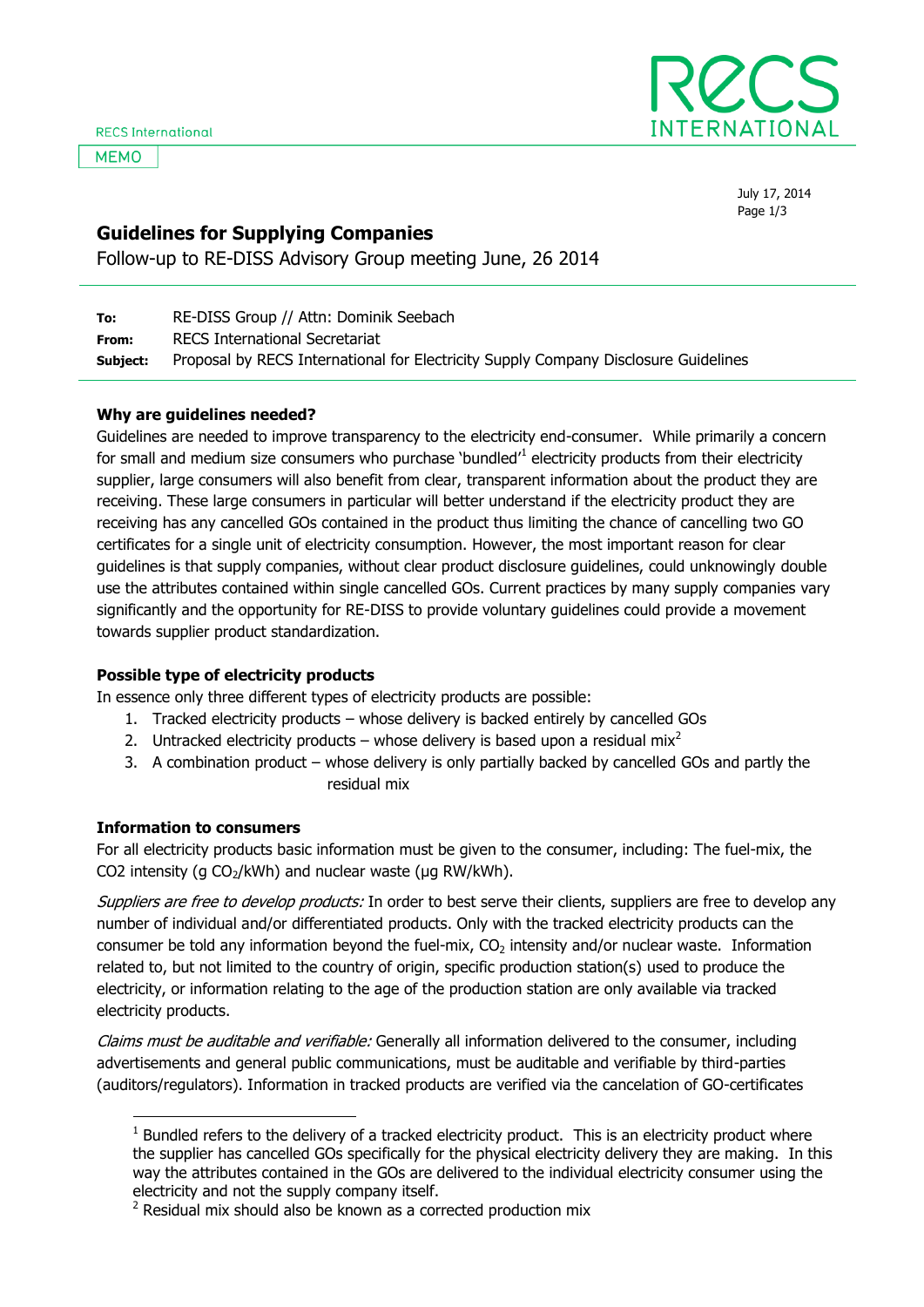

N/A July 17, 2014 Page 2/3

linked to individual products. Information for untracked products will use RE-DISS, or national, residual mix calculations as the factual basis on which the products can be audited. Combination products use both the residual mix calculations and the cancelled GO information (based upon the volumes available) as the basis upon which information can be audited.

# **Discussion**

In practice the situation may not be as simple as presented above. In some countries other tracking mechanisms than the GO are allowed and the combination product, if chosen by the supply companies, must be carefully created in order to correctly allocated attributes in the correct consumption year.

#### **a. Other tracking mechanism**

The most common other tracking mechanisms is 'ownership' and PPA's. In theory it is possible for these mechanisms to provide the same type of information to consumers as the GO. Problems arise in the lack of standardization in this information. Additionally there is a concern that these types of tracking mechanisms may be used in lieu of an available GO which could allow for the double attribute transfer from the same MWh of electricity production.

Another significant issue with non-GO systems is the ability to be accounted and verified by third-parties. This is why non-GO tracking systems represent a lower quality of information transfer to the consumer. The cost to use the GO system<sup>3</sup> should be recovered in the price of the tracked or partially tracked product. Suppliers can avoid the additional costs of the GO system by choosing not to make use of the system and only deliver non-tracked products.

It should be noted that in many European countries the GO system is already a requirement for tracked products from renewable origin. This is not the case in most countries for tracked products with a nonrenewable or fossil-based origin.

#### **b. Combination products**

-

Supply companies may offer a myriad of different products in the tracked product and combination product groupings. Obviously a non-tracked product may only be one type of product as there is only one national residual mix calculation and no way, without the cancellation of a GO (making it a combination product) to differentiate from this national residual mix.

Difficulties can arise from the cancellation of GOs for two different products due to their intended year of use:

- A tracked electricity product delivered to the consumer in year X must be based upon cancelled GOs in year X<sup>4</sup>.
- An untracked electricity product, based upon the residual mix, will still deliver the electricity product in year X but this is based upon the known residual mix calculation of the previous year ( year X-1)
- Problems arise with the creation of a combination electricity product. The electricity deliveries that happen in year X will be partially based upon the known GO cancellations and partially based upon the known fuel-mix of the residual mix (year X-1). The known GO cancellations refer to cancelled GOs in year X-1 that change the individual suppliers delivery mix for the next year. These cancelled GOs

 $3$  Fees levied on the producer, supplier or GO trader and not necessarily the market price of the Guarantee of Origin

 $4$  Note: The cancellation year must not be confused with the vintage year, or the year in which the GO was produced/issued